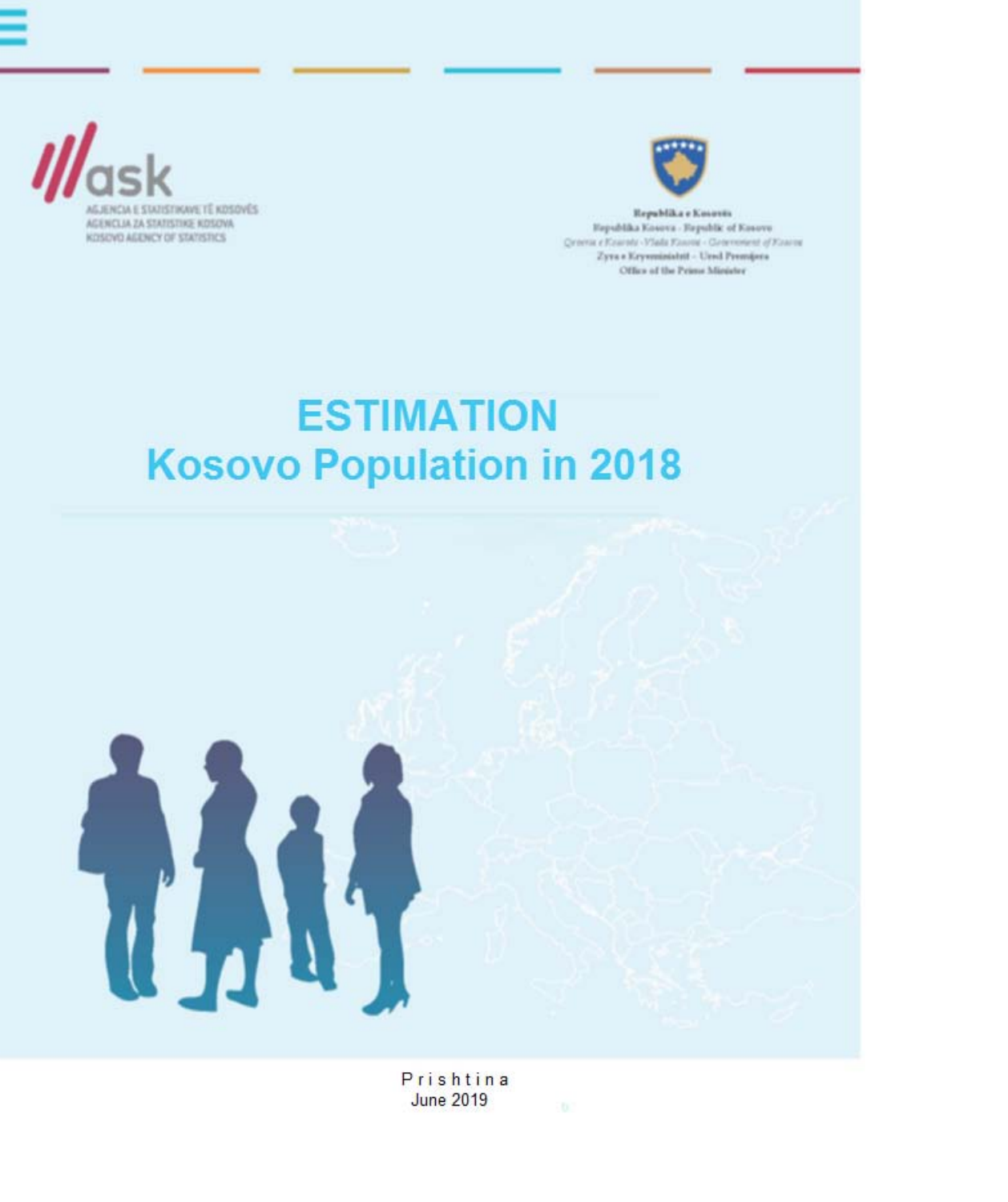

#### Republika e Kosovës Republika Kosova-Republic of Kosovo Qeveria - Vlada -Government Zyra e Kryeministrit -Ured Premijera -Office of the Prime Minister Agjencia e Statistikave të Kosovës - Agencija za Statistike Kosova - Kosovo Agency of **Statistics**

# **ESTIMATION**

# **Kosovo Population in 2018**

P r i s h t i n a June 2019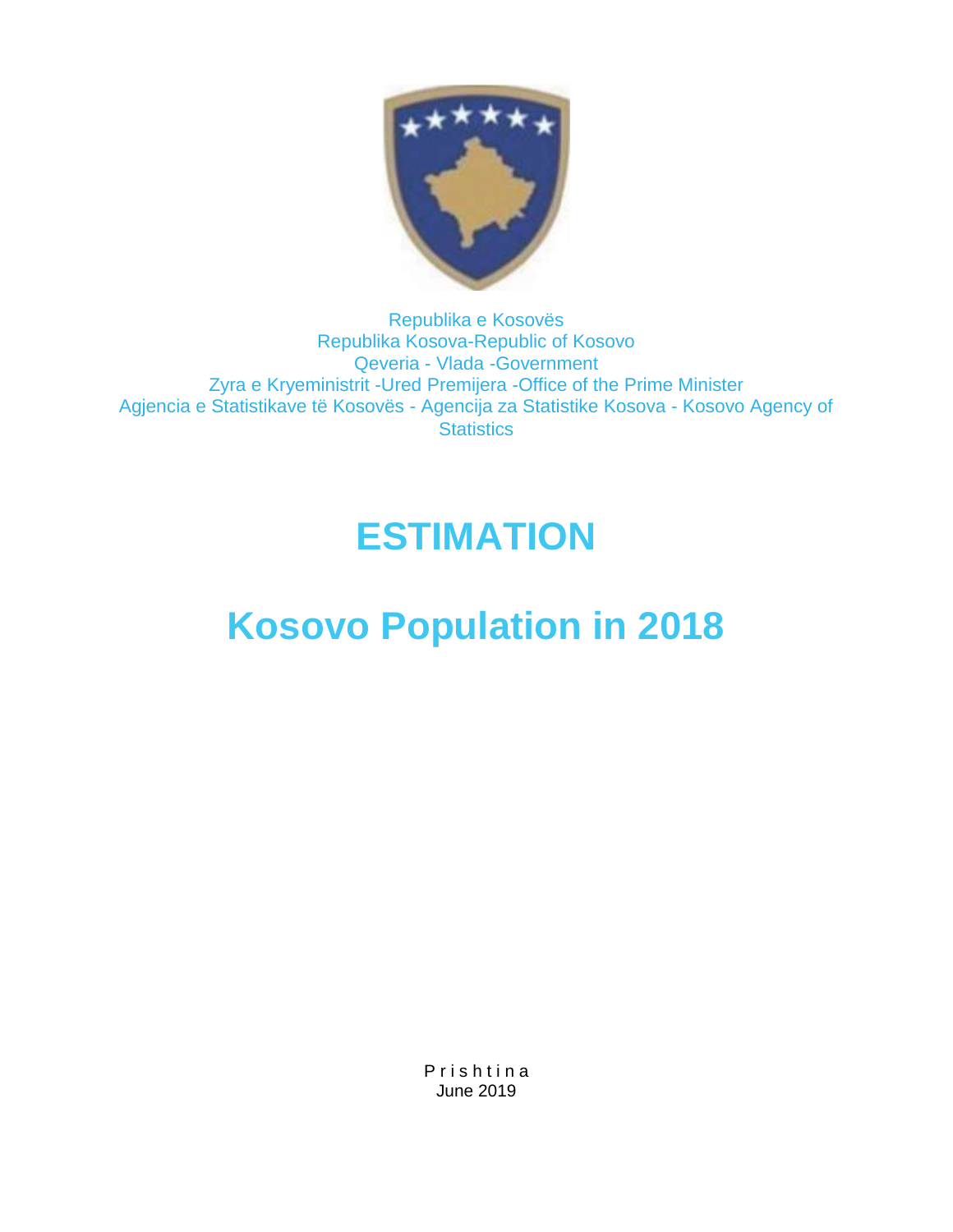#### **List of Abbreviations and Symbols**

- **KAS**  Kosovo Agency of Statistics
- **RAE**  Roma, Ashkali and Egyptian
- **MIA**  Ministry of Internal Affairs
- **IOM**  International Organization for Migration
- **UNHCR** United Nations High Commissioner for Refugees
- **EUROSTAT** Statistical Office of the European Union
- **EFTA**  European Free Trade Association
- **0**  The data is less than 0.5 of the given measurement unit
- **:**  Data not available
- **-** No occurrence

Publisher: Kosovo Agency of Statistics (KAS) Date of publication: June, 2019 ©: Kosovo Agency of Statistics Reproduction is authorized if the source is indicated.

Numerous information is available on the Internet available at the KAS website: <http://ask.rks-gov.net/>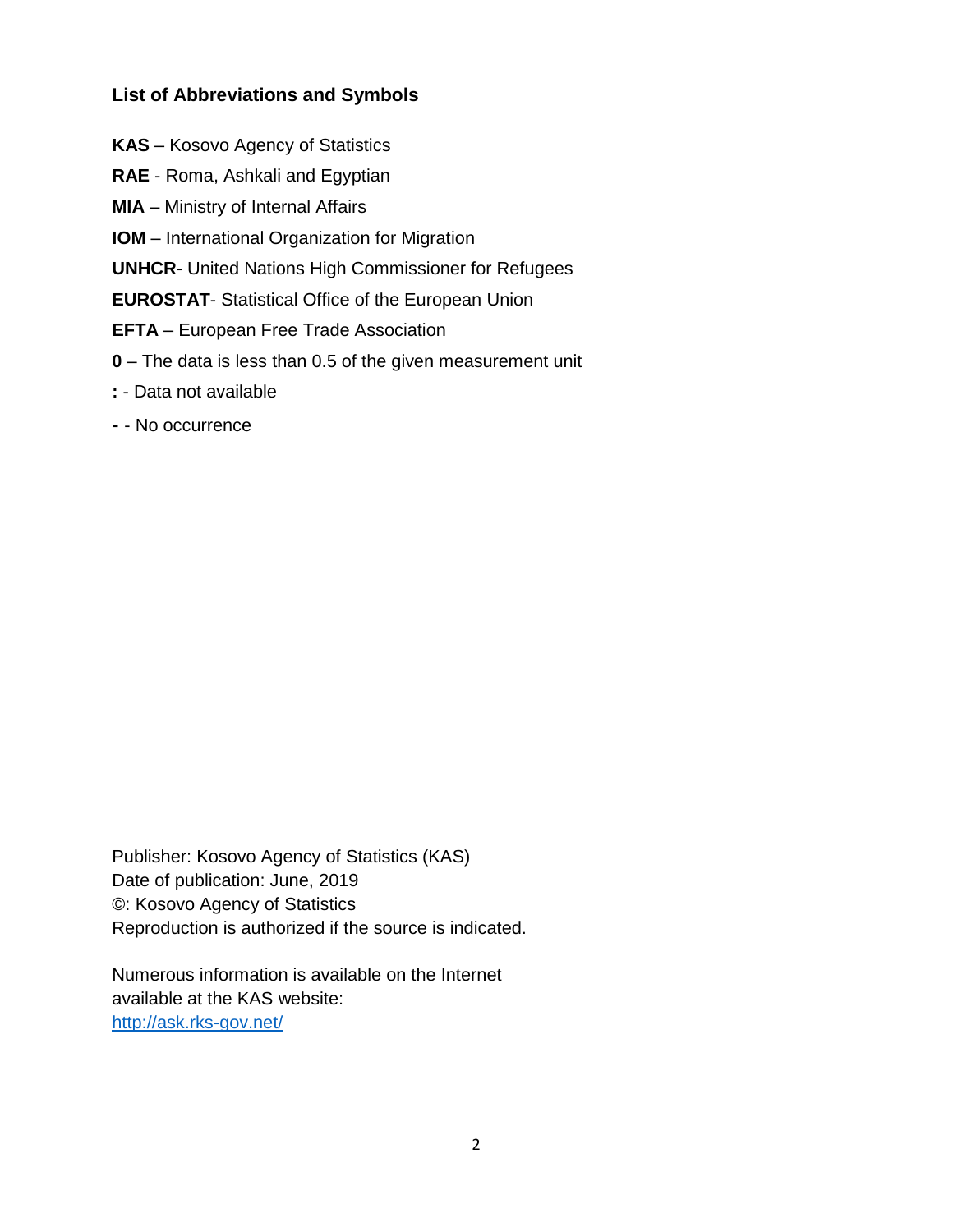### **F o r e w o r d**

The estimation of the population of Kosovo is a regular annual report that aims to provide an accurate statistical estimate of the population which is needed for institutions, organizations and individuals, and at the same time such a report is the practice and standard required on annual basis by the institutions of official statistics of a country.

This is due to the fact that in the period between the two Censuses (ten years) there are significant changes in the population of a country, municipality or at settlement level, and population estimation is more than necessary for releasing significant socio-economic indicators. The Kosovo Agency of Statistics (KAS) will continue to estimate each year the number of population at the country and municipal level. Annual statistical data on population are fundamental for studying and defining a wide range of analysis of social and economic issues at certain municipal, national and regional levels.

Population statistics are significant denominator and indicator of decision-makers, analysts, researchers, and various data users. Population data is the key component for estimating national accounts, employment, budget allocations, living standard and other socioeconomic issues. These are the latest official estimates of the number of Kosovo's population at municipal level in 2018.

The report was prepared by: Avni Kastrati, Director of the Department of Social Statistics Valdete Navakazi, Head of the Division of Population Statistics Sanije Uka, Senior Officer for Population Statistics Arijeta Sojeva, Senior Officer for Vital Statistics Elvira Tahiri, Officer for Population Statistics Vjollca Berisha, Officer for Population Statistics

 Chief Executive Officer, KAS June, 2019 **Islam Accord Accord Accord Accord Accord Accord Accord Accord Accord Accord Accord Accord Accord Accord Accord Accord Accord Accord Accord Accord Accord Accord Accord Accord Accord Accord Accord Accord Accord A**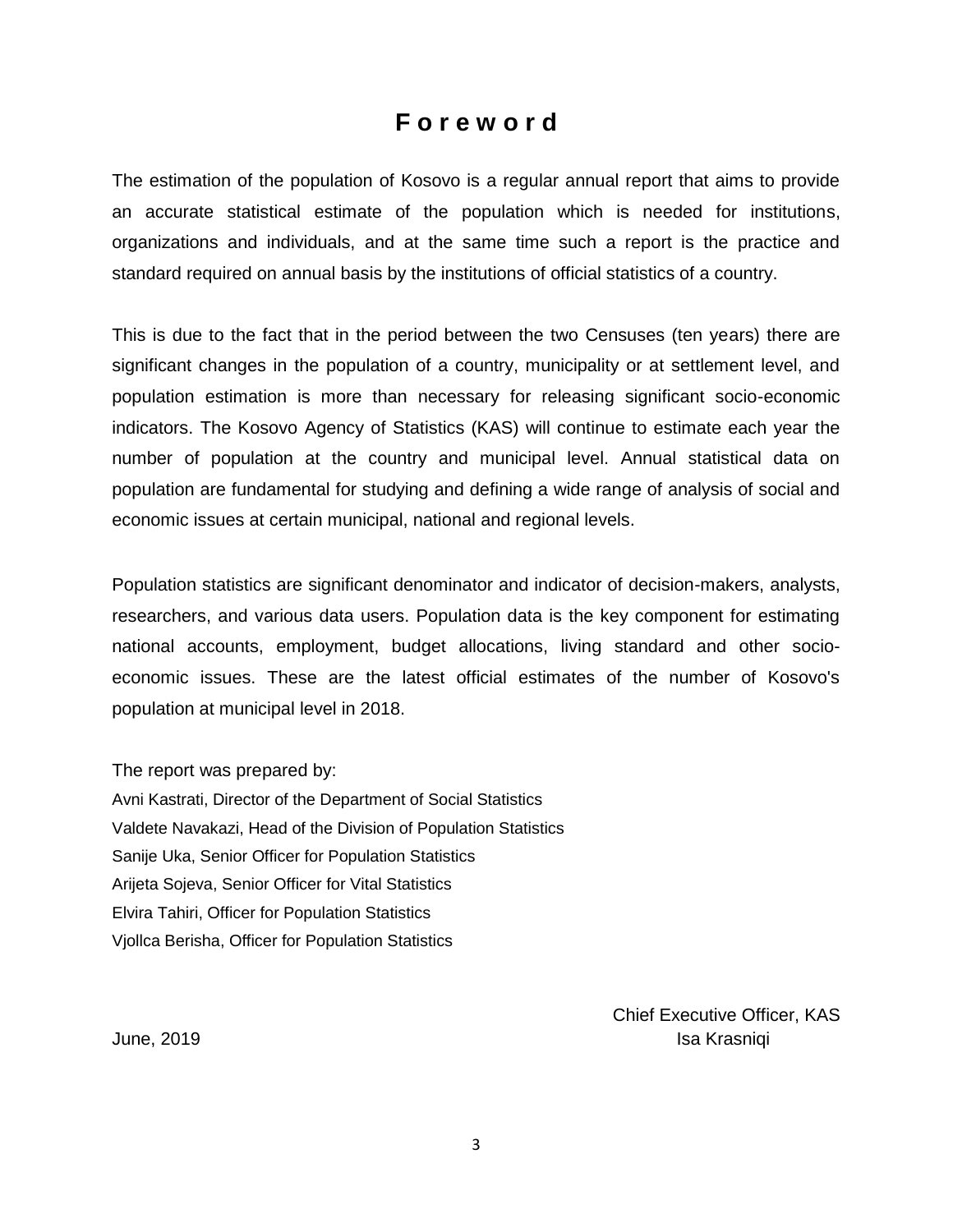## **List of Contents**

#### Page

| Tab. 1. Population of Kosovo and natural increase in 2018 at municipal level 9        |  |
|---------------------------------------------------------------------------------------|--|
| Tab. 2. Total population of Kosovo and natural increase in 2018 at municipal level 10 |  |
| Tab. 3. Total population of Kosovo estimated in 2018 at municipal level11             |  |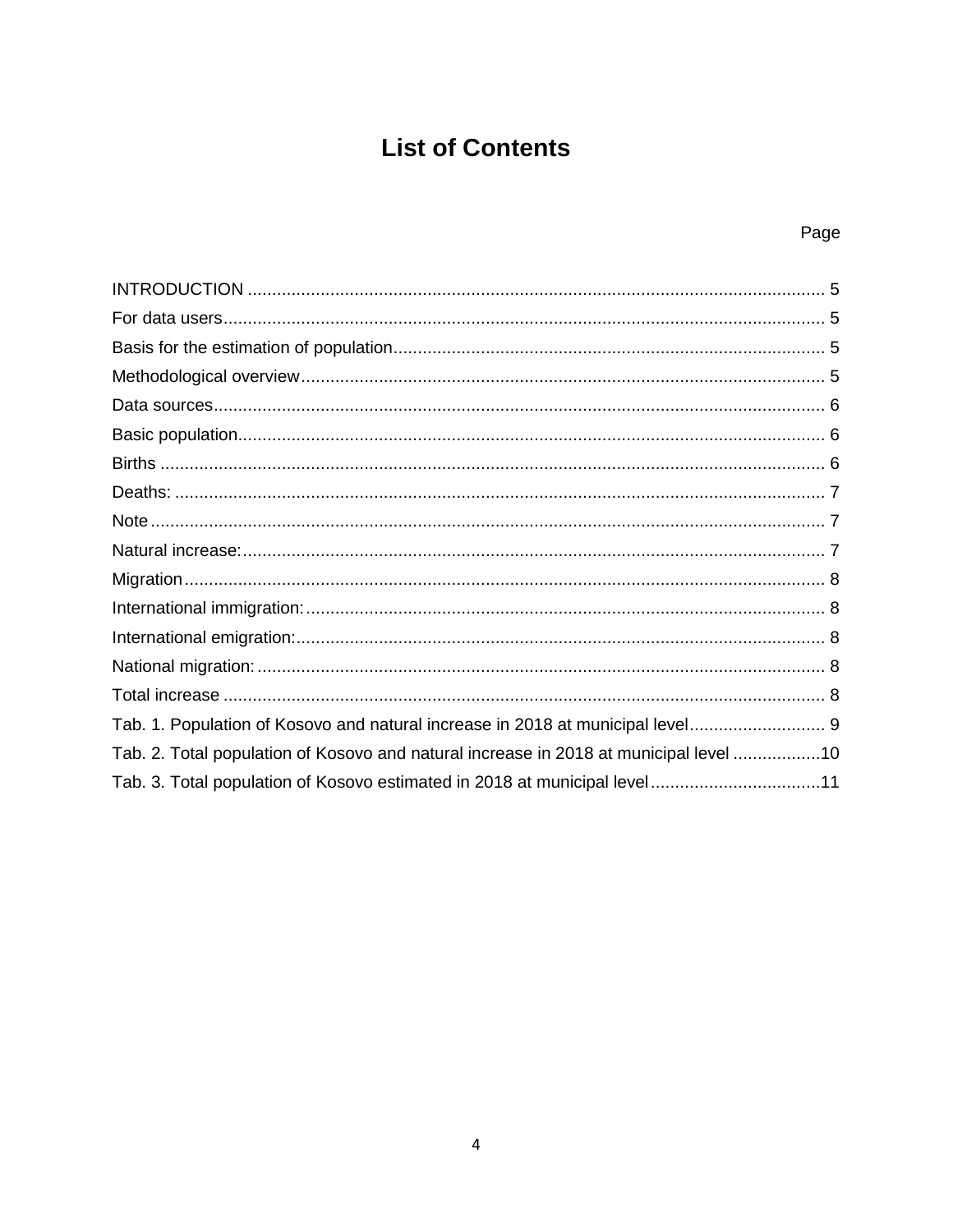## <span id="page-5-0"></span>**INTRODUCTION**

#### For data users

The report includes changes in the number of population (natural increase and migration) during the period 01 January to 31 December 2018 in the territory of Kosovo.

#### Basis for the estimation of population

In preparation of this estimation, KAS has applied methods of population estimates applied by statistical institutions, by using various data sources. The database to estimate the population number for 2018 is the estimated number of resident population in Kosovo at the end of 2017.

#### <span id="page-5-1"></span>Methodological overview

To assess the number of resident population at national / municipal level, the population is affected by natality, mortality and migration (NMM).

Population estimate: basic population  $+$  natality - mortality  $\pm$  external / internal migration. The estimated final data on the number of population at municipality level are calculated according to the following procedures:

 $Pn + (N-M) + (I-E)$ 

Pn - Number of inhabitants estimated for the given / previous year (2017)

N - Number of live births (Natality), 01 January – 31 December, 2018

M – Number of deaths (Mortality), 01 January – 31 December, 2018

I - Immigration, 01 January – 31 December, 2018

E - Emigration, 01 January – 31 December, 2018

#### Data sources

Various statistical sources have been used in the compilation of this report as: Population Estimates of 2017, databases of Population and Housing Census 2011, databases of birth and death statistics (KAS), administrative data (various KAS databases), data from municipalities of Kosovo, data from the Ministry of Education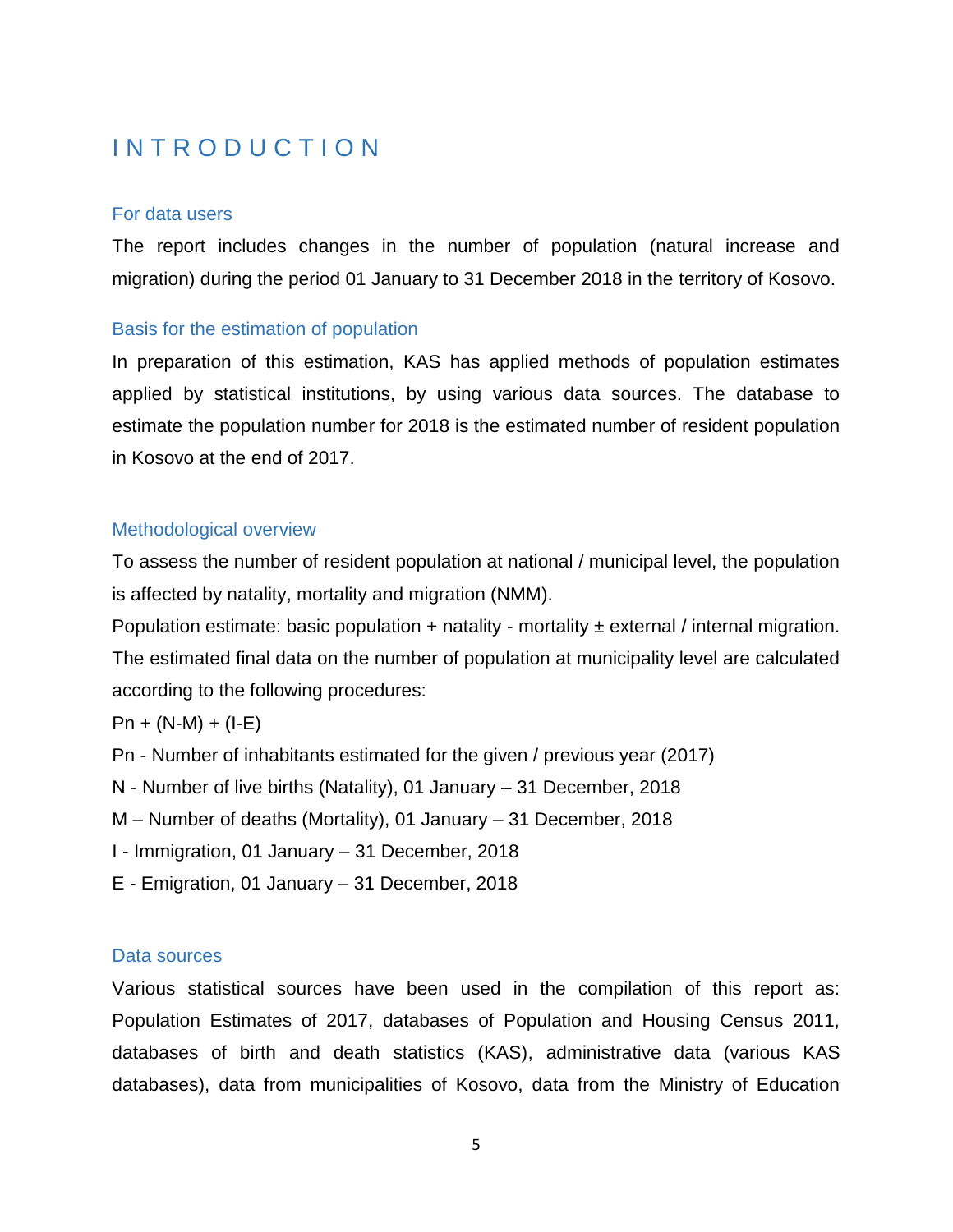Science and Technology (MEST), data from the Ministry of Internal Affairs (MIA), data from International Organization for Migration (IOM - Office in Kosovo), data from United Nations High Commission for Refugees (UNHCR - Office in Kosovo) database of Eurostat, Frontex and several statistical and migration offices from some countries where Kosovo emigration has been more pronounced.

Important data were obtained from statistical institutes of 12 countries (for migration) where it is estimated that population of Kosovo has migrated including several embassies of different states in Kosovo.

Other administrative data from local institutions, surveys, reports and other researches were also used. These data were analyzed in accordance with statistical methods, serving as important statistical instruments and records for estimating population numbers at country and municipality level.

#### Basic population

l

According to the "Population Estimates in 2017", the number of resident population in Kosovo at the end of 2017 is estimated to be a total of 1,798,506 resident inhabitants, a number that has been taken as a basic measure to estimate the population number in 2018.

Births: based on data from KAS database, the number of births registered for 2018 was  $29,080<sup>1</sup>$ , 110 were stillbirths, of which with the permanent resident of the mother in Kosovo (resident) were in total 28,7,000 births. This number of births was taken as a basis for assessing the resident population in Kosovo by estimating / increasing the number of births in the Serbian community (except for those who were registered).

Deaths: based on the data from the KAS database, the number of deaths (registered) in 2018 was a total of  $9.991<sup>2</sup>$  deaths, of them from the resident population in Kosovo were total of 9,947 deaths. This number of deaths was taken as a basis for assessing the

 $1$  <http://ask.rks-gov.net/media/4848/statistikat-e-lindjeve-2018.pdf> (page 10) Table 1. Births<sup>1</sup> by the settlement where the birth occurred and mother's permanent settlement in the municipality, 2018

<sup>&</sup>lt;sup>2</sup> [http://ask.rks-gov.net/media/4881/statistikat-e-vdekjeve-2018.pdf \(page 10\)](http://ask.rks-gov.net/media/4881/statistikat-e-vdekjeve-2018.pdf%20(page%2010), Table 1. Deaths<sup>1</sup> by settlement where the event occurred and permanent settlement in the municipality, 2018.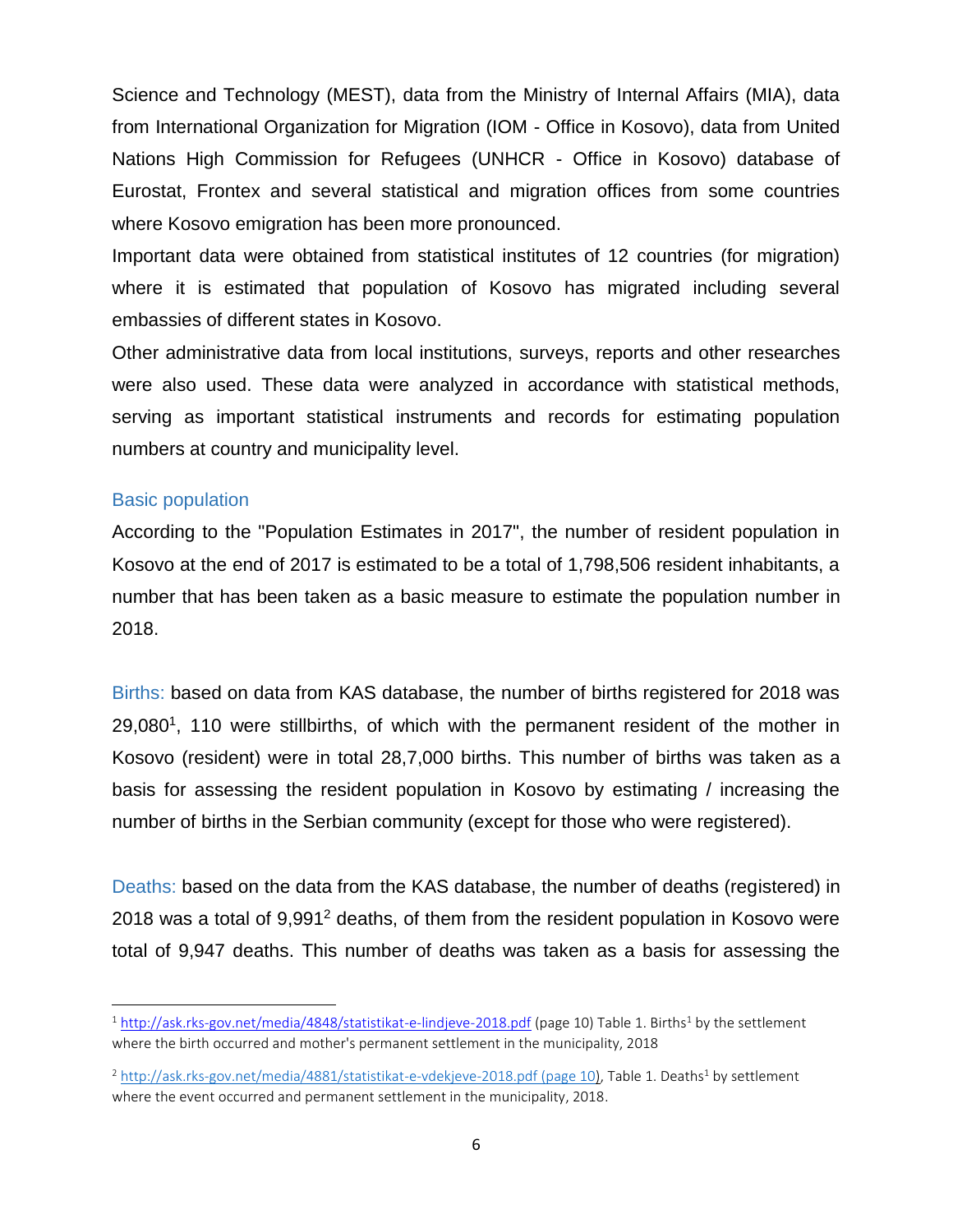resident population in Kosovo by estimating / increasing the number of births in the Serbian community (except those that have been unregistered).

<span id="page-7-0"></span>Note: In the case of births and deaths by the Serbian community, a significant part of them is registered, while a part of them (*especially municipalities in the northern part of Kosovo do not record / report cases of births and deaths*). Based on the natural increase of the Serbian community in the rest of Kosovo and in the region the number of births and deaths (not registered or not recorded / reported) the fertility and mortality rate has been taken for the Serbian community and KAS has made an assessment for the community concerned for unreported cases (under-registration).

Also, a significant number of births that occurred outside Kosovo are estimated not to be resident in Kosovo but due to the fact that their parents have been declared as resident in Kosovo, KAS has received their number as documented but estimates that the number of births resident in Kosovo is smaller. Likewise, the number of deaths of the resident population is estimated to be smaller considering that many cases of death even though they were not resident in Kosovo were registered as deaths in Kosovo.

<span id="page-7-1"></span>Natural increase: The population of Kosovo during 2018 has increased for 18,562 inhabitants with an annual growth of 1.02%.

#### **Migration**

International immigration: according to data from the Ministry of Internal Affairs (MIA), municipality, UNHCR, IOM, data from some municipalities, and Eurostat database, the number of immigrants in Kosovo, in 2018, is estimated as a total of 6,762 inhabitants. This number includes returnees / resettled, number of Kosovo asylum seekers who have been granted with the right of citizenship, as well as residence permits for more than one (1) year of residence in Kosovo.

<span id="page-7-2"></span>International emigration: the number of Kosovar emigrants during 2018 is estimated to be 28,164 inhabitants including legal and illegal emigrants.

Most of the emigrants in 2018 were *legal* emigrants. Legal emigration was due to: family reunion, marriages, finding a job, permanent emigration (mostly in neighboring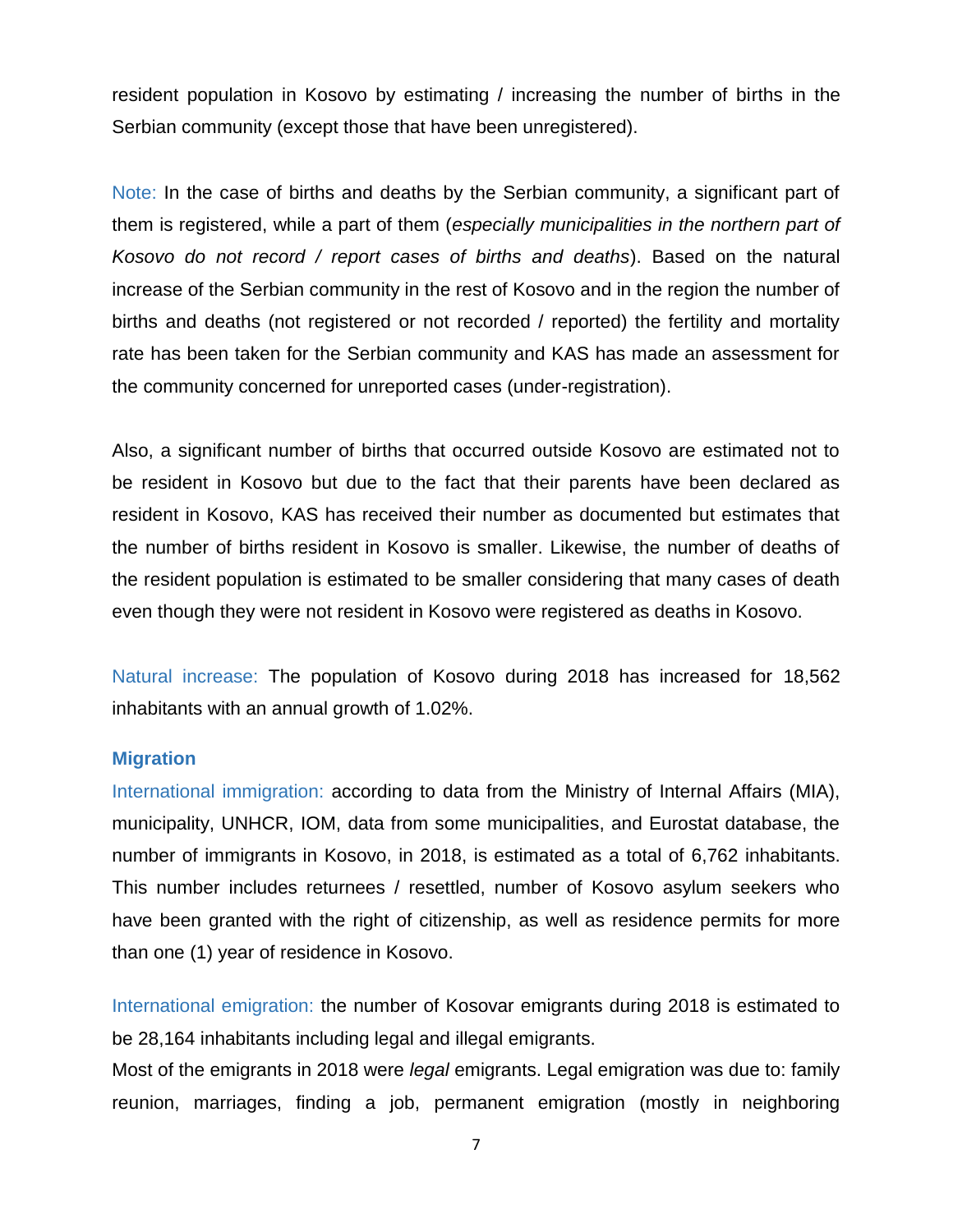countries), long-term studies with employment, etc. Also, in 2018, a significant number emigrated by seeking asylum (first-time applicants) to EU countries including the European Free Trade Association countries (EFTA). In addition to the EU and EFTA countries, a number of Kosovars had emigrated to other countries, mainly in the US, Canada, Turkey and other countries. The international migration balance (net migration) in Kosovo in 2018 was -21,402 inhabitants.

<span id="page-8-0"></span>National migration: in 2018, it is estimated that a significant number of resident population in Kosovo has changed their place of residence (municipality) mainly from rural settlements to urban and sub-urban areas for various reasons. The number of persons who have changed their place of residence from the previous municipality (from one municipality to another municipality - within Kosovo) is estimated to be 8,967 inhabitants (based on the trend of marriages, movements in the 5 year period 2005- 2010 obtained from the databases of Population Census as well as the number of pupils who have changed the municipality of residence).

<span id="page-8-1"></span>Total increase: despite the positive natural increase of the population with 18,562 inhabitants due to migration, the Kosovo population in 2018 had a decrease in the total number. The resident population of Kosovo for the period 01 January to 31 December 2018 decreased by -2,840 inhabitants or by -0.16%. Population in Kosovo in 2018 is estimated to be 1,795,666 resident.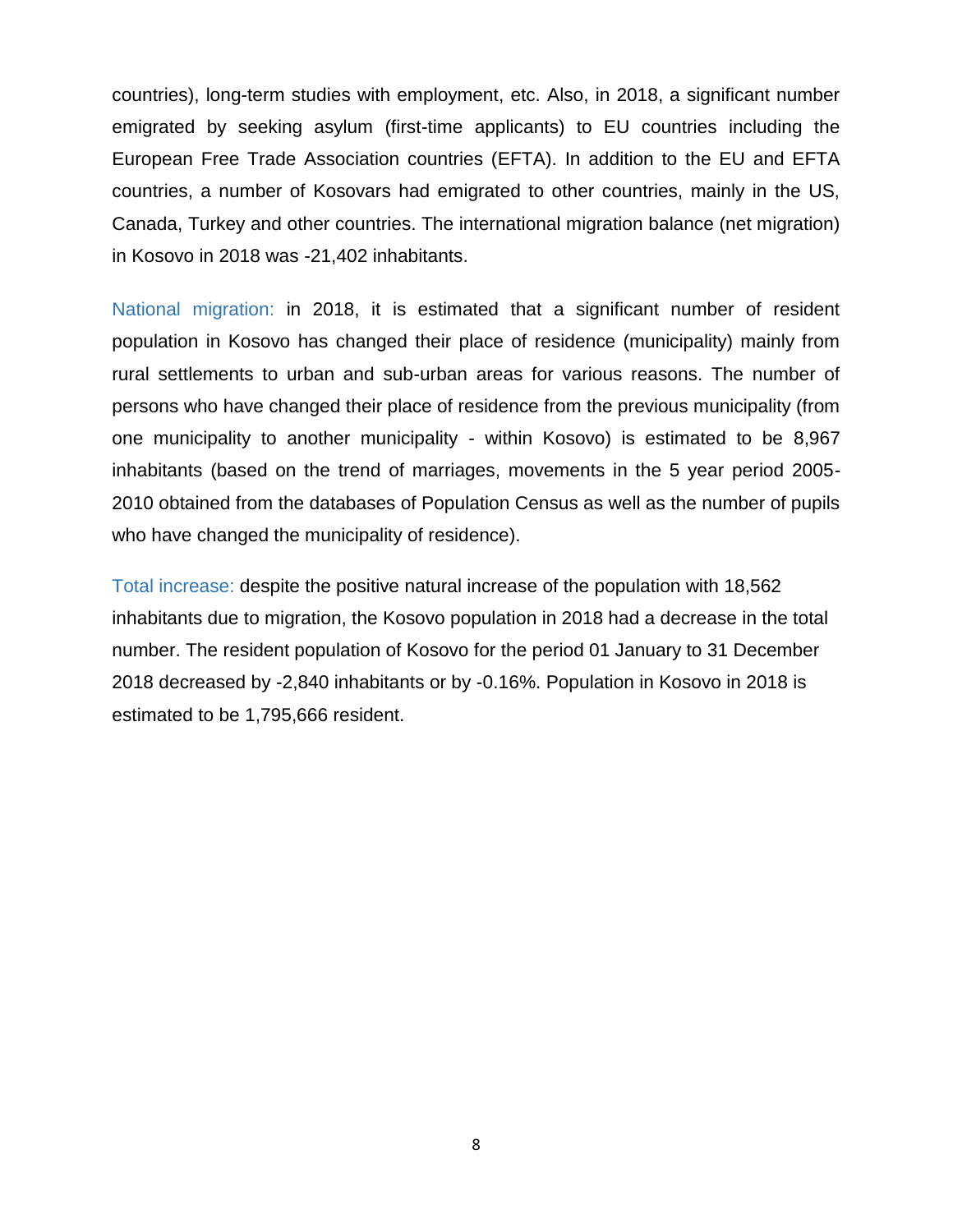## <span id="page-9-0"></span>**Tab. 1. Population of Kosovo and natural increase in 2018 at municipal level**

<span id="page-9-1"></span>

|                |                     | <b>Total</b>                                            | By permanent settlement in the municipality | <b>Total</b>                           |                                      |                                                       |
|----------------|---------------------|---------------------------------------------------------|---------------------------------------------|----------------------------------------|--------------------------------------|-------------------------------------------------------|
| No.            | <b>Municipality</b> | estimated<br>population (31<br><b>December</b><br>2017) | Births /<br>Natality (2018)                 | Deaths /<br><b>Mortality</b><br>(2018) | <b>Natural</b><br>increase<br>(2018) | population<br>and natural<br>increase<br>(31.12.2018) |
| 1              | Deçan               | 41.808                                                  | 532                                         | 195                                    | 337                                  | 42.145                                                |
| $\overline{2}$ | Gjakovë             | 95.340                                                  | 1.362                                       | 568                                    | 794                                  | 96.134                                                |
| 3              | Gllogoc             | 61.133                                                  | 946                                         | 251                                    | 695                                  | 61.828                                                |
| 4              | Gjilan              | 80.162                                                  | 1.485                                       | 653                                    | 832                                  | 80.994                                                |
| 5              | Dragash             | 34.316                                                  | 557                                         | 327                                    | 230                                  | 34.546                                                |
| 6              | Istog               | 40.380                                                  | 571                                         | 248                                    | 323                                  | 40.703                                                |
| 7              | Kaçanik             | 34.206                                                  | 540                                         | 182                                    | 358                                  | 34.564                                                |
| 8              | Klinë               | 40.122                                                  | 740                                         | 223                                    | 517                                  | 40.639                                                |
| 9              | Fushë Kosovë        | 38.607                                                  | 859                                         | 212                                    | 647                                  | 39.254                                                |
| 10             | Kamenicë            | 30.750                                                  | 399                                         | 284                                    | 115                                  | 30.865                                                |
| 11             | Mitrovicë           | 69.346                                                  | 1.248                                       | 477                                    | 771                                  | 70.117                                                |
| 12             | Mitr. e Veriut      | 12.211                                                  | 174                                         | 183                                    | -9                                   | 12.202                                                |
| 13             | Leposaviq           | 13.587                                                  | 95                                          | 66                                     | 29                                   | 13.616                                                |
| 14             | Lipjan              | 57.733                                                  | 956                                         | 331                                    | 625                                  | 58.358                                                |
| 15             | Novobërdë           | 7.160                                                   | 95                                          | 56                                     | 39                                   | 7.199                                                 |
| 16             | Obiliq              | 19.144                                                  | 358                                         | 91                                     | 267                                  | 19.411                                                |
| 17             | Rahovec             | 59.102                                                  | 934                                         | 302                                    | 632                                  | 59.734                                                |
| 18             | Pejë                | 99.568                                                  | 1.371                                       | 625                                    | 746                                  | 100.314                                               |
| 19             | Podujevë            | 83.445                                                  | 1.317                                       | 349                                    | 968                                  | 84.413                                                |
| 20             | Prishtinë           | 211.755                                                 | 3.458                                       | 969                                    | 2.489                                | 214.244                                               |
| 21             | Prizren             | 191.565                                                 | 2.960                                       | 1.062                                  | 1.898                                | 193.463                                               |
| 22             | Skenderaj           | 52.343                                                  | 886                                         | 256                                    | 630                                  | 52.973                                                |
| 23             | Shtime              | 27.654                                                  | 444                                         | 230                                    | 214                                  | 27.868                                                |
| 24             | Shtërpcë            | 6.773                                                   | 135                                         | 115                                    | 20                                   | 6.793                                                 |
| 25             | Suharekë            | 60.247                                                  | 1.132                                       | 351                                    | 781                                  | 61.028                                                |
| 26             | Ferizaj             | 103.003                                                 | 1.841                                       | 535                                    | 1.306                                | 104.309                                               |
| 27             | Viti                | 47.615                                                  | 802                                         | 274                                    | 528                                  | 48.143                                                |
| 28             | Vushtrri            | 64.468                                                  | 1.170                                       | 434                                    | 736                                  | 65.204                                                |
| 29             | Zubin Potok         | 6.616                                                   | 94                                          | 49                                     | 45                                   | 6.661                                                 |
| 30             | Zveçan              | 7.376                                                   | 61                                          | 26                                     | 35                                   | 7.411                                                 |
| 31             | Malishevë           | 58.269                                                  | 1.143                                       | 217                                    | 926                                  | 59.195                                                |
| 32             | Junik               | 6.370                                                   | 47                                          | 25                                     | 22                                   | 6.392                                                 |
| 33             | Mamushë             | 5.950                                                   | 84                                          | 19                                     | 65                                   | 6.015                                                 |
| 34             | Hani i Elezit       | 9.998                                                   | 131                                         | 105                                    | 26                                   | 10.024                                                |
| 35             | Graçanicë           | 12.091                                                  | 44                                          | 69                                     | $-25$                                | 12.066                                                |
| 36             | Ranillug            | 3.810                                                   | 83                                          | 84                                     | $-1$                                 | 3.809                                                 |
| 37             | Partesh             | 1.730                                                   | 55                                          | 42                                     | 13                                   | 1.743                                                 |
| 38             | Kllokot             | 2.753                                                   | 45                                          | 107                                    | $-62$                                | 2.691                                                 |
|                | <b>Total</b>        | 1.798.506                                               | 29.154                                      | 10.592                                 | 18.562                               | 1.817.068                                             |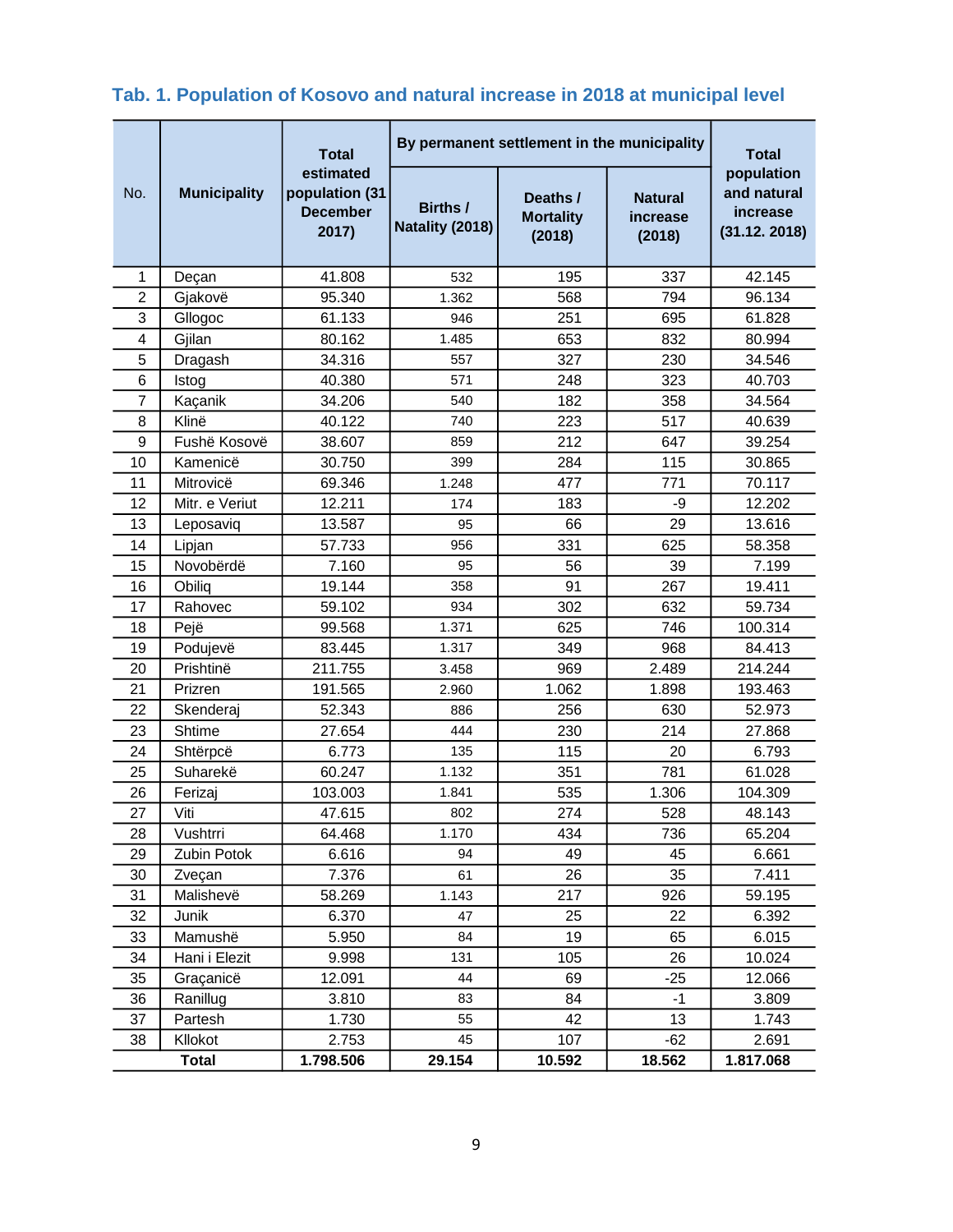## **Tab. 2. Total population of Kosovo and migration in 2018 at municipal level**

|                | <b>Municipality</b> | <b>Estimated</b><br>population (31<br><b>December</b><br>2017) | International migration (2018) |                   |                                                 | National migration (2018) |                |                                            | <b>Total migration</b>                    | <b>Total</b>                                |
|----------------|---------------------|----------------------------------------------------------------|--------------------------------|-------------------|-------------------------------------------------|---------------------------|----------------|--------------------------------------------|-------------------------------------------|---------------------------------------------|
| No.            |                     |                                                                | Immigration                    | <b>Emigration</b> | <b>Balance of</b><br>international<br>migration | Immigration               | Emigration     | <b>Balance of</b><br>national<br>migration | balance at the<br>municipal level<br>2018 | population and<br>migrationi<br>(31.122018) |
| 1              | Deçan               | 41.808                                                         | 34                             | 67                | $-33$                                           | 132                       | 174            | $-42$                                      | -75                                       | 41.733                                      |
| 2              | Gjakovë             | 95.340                                                         | 443                            | 1.641             | $-1.198$                                        | 266                       | 362            | $-96$                                      | $-1.294$                                  | 94.046                                      |
| 3              | Gllogoc             | 61.133                                                         | 61                             | 756               | $-695$                                          | 241                       | 404            | $-163$                                     | $-858$                                    | 60.275                                      |
| 4              | Gjilan              | 80.162                                                         | 596                            | 2.874             | $-2.278$                                        | 315                       | 398            | $-83$                                      | $-2.361$                                  | 77.801                                      |
| 5              | Dragash             | 34.316                                                         | 164                            | 383               | $-219$                                          | 64                        | 146            | $-82$                                      | $-301$                                    | 34.015                                      |
| 6              | Istog               | 40.380                                                         | 183                            | 188               | $-5$                                            | 197                       | 167            | 30                                         | 25                                        | 40.405                                      |
| $\overline{7}$ | Kaçanik             | 34.206                                                         | 66                             | 125               | $-59$                                           | 114                       | 223            | $-109$                                     | $-168$                                    | 34.038                                      |
| 8              | Klinë               | 40.122                                                         | 199                            | 551               | $-352$                                          | 226                       | 259            | $-33$                                      | $-385$                                    | 39.737                                      |
| 9              | Fushë Kosovë        | 38.607                                                         | 397                            | 1.436             | $-1.039$                                        | 922                       | 193            | 729                                        | $-310$                                    | 38.297                                      |
| 10             | Kamenicë            | 30.750                                                         | 26                             | 1.282             | $-1.256$                                        | 141                       | 296            | $-155$                                     | $-1.411$                                  | 29.339                                      |
| 11             | Mitrovicë           | 69.346                                                         | 169                            | 956               | $-787$                                          | 258                       | 340            | $-82$                                      | $-869$                                    | 68.477                                      |
| 12             | Mitr. e Veriut      | 12.211                                                         | 39                             | 86                | $-47$                                           | $\overline{7}$            | 9              | $-2$                                       | $-49$                                     | 12.162                                      |
| 13             | Leposaviq           | 13.587                                                         | 109                            | 258               | $-149$                                          | 13                        | 11             | $\overline{c}$                             | $-147$                                    | 13.440                                      |
| 14             | Lipjan              | 57.733                                                         | 147                            | 694               | $-547$                                          | 269                       | 373            | $-104$                                     | $-651$                                    | 57.082                                      |
| 15             | Novobërdë           | 7.160                                                          | 36                             | 97                | $-61$                                           | 76                        | 42             | 34                                         | $-27$                                     | 7.133                                       |
| 16             | Obilig              | 19.144                                                         | 66                             | 793               | $-727$                                          | 163                       | 187            | $-24$                                      | $-751$                                    | 18.393                                      |
| 17             | Rahovec             | 59.102                                                         | 87                             | 1.696             | $-1.609$                                        | 161                       | 263            | $-102$                                     | $-1.711$                                  | 57.391                                      |
| 18             | Pejë                | 99.568                                                         | 234                            | 1.402             | $-1.168$                                        | 286                       | 317            | $-31$                                      | $-1.199$                                  | 98.369                                      |
| 19             | Podujevë            | 83.445                                                         | 459                            | 1.431             | $-972$                                          | 160                       | 808            | $-648$                                     | $-1.620$                                  | 81.825                                      |
| 20             | Prishtinë           | 211.755                                                        | 797                            | 1.389             | $-592$                                          | 2.239                     | 1.203          | 1.036                                      | 444                                       | 212.199                                     |
| 21             | Prizren             | 191.565                                                        | 627                            | 1.659             | $-1.032$                                        | 675                       | 394            | 281                                        | $-751$                                    | 190.814                                     |
| 22             | Skenderaj           | 52.343                                                         | 87                             | 283               | $-196$                                          | 219                       | 521            | $-302$                                     | $-498$                                    | 51.845                                      |
| 23             | Shtime              | 27.654                                                         | 240                            | 679               | $-439$                                          | 152                       | 156            | -4                                         | $-443$                                    | 27.211                                      |
| 24             | Shtërpcë            | 6.773                                                          | 21                             | 35                | $-14$                                           | 39                        | 55             | $-16$                                      | $-30$                                     | 6.743                                       |
| 25             | Suharekë            | 60.247                                                         | 56                             | 1.958             | $-1.902$                                        | 191                       | 259            | $-68$                                      | $-1.970$                                  | 58.277                                      |
| 26             | Ferizaj             | 103.003                                                        | 740                            | 908               | $-168$                                          | 466                       | 295            | 171                                        | 3                                         | 103.006                                     |
| 27             | Viti                | 47.615                                                         | 172                            | 563               | $-391$                                          | 161                       | 232            | $-71$                                      | $-462$                                    | 47.153                                      |
| 28             | Vushtrri            | 64.468                                                         | 173                            | 1.763             | $-1.590$                                        | 250                       | 316            | $-66$                                      | $-1.656$                                  | 62.812                                      |
| 29             | Zubin Potok         | 6.616                                                          | 10                             | 28                | $-18$                                           | 7                         | 8              | $-1$                                       | $-19$                                     | 6.597                                       |
| $30\,$         | Zveçan              | 7.376                                                          | 16                             | 30                | $-14$                                           | 8                         | 11             | $-3$                                       | $-17$                                     | 7.359                                       |
| 31             | Malishevë           | 58.269                                                         | 231                            | 1.874             | $-1.643$                                        | 225                       | 307            | $-82$                                      | $-1.725$                                  | 56.544                                      |
| 32             | Junik               | 6.370                                                          | 15                             | 46                | $-31$                                           | 35                        | 26             | 9                                          | $-22$                                     | 6.348                                       |
| 33             | Mamushë             | 5.950                                                          | 8                              | 117               | $-109$                                          | 4                         | 4              | 0                                          | $-109$                                    | 5.841                                       |
| 34             | Hani i Elezit       | 9.998                                                          | $10\,$                         | 43                | $-33$                                           | 45                        | 51             | -6                                         | $-39$                                     | 9.959                                       |
| 35             | Graçanicë           | 12.091                                                         | 27                             | 42                | $-15$                                           | 204                       | 131            | 73                                         | 58                                        | 12.149                                      |
| 36             | Ranillug            | 3.810                                                          | $\sqrt{5}$                     | 8                 | $-3$                                            | 10                        | $\overline{7}$ | 3                                          | 0                                         | 3.810                                       |
| 37             | Partesh             | 1.730                                                          | $\boldsymbol{2}$               | $\overline{7}$    | $-5$                                            | 6                         | 5              | 1                                          | -4                                        | 1.726                                       |
| 38             | Kllokot             | 2.753                                                          | $10\,$                         | 16                | $\text{-}6$                                     | $20\,$                    | 14             | 6                                          | 0                                         | 2.753                                       |
|                | Total               | 1.798.506                                                      | 6.762                          | 28.164            | $-21.402$                                       | 8.967                     | 8.967          | 0                                          | $-21.402$                                 | 1.777.104                                   |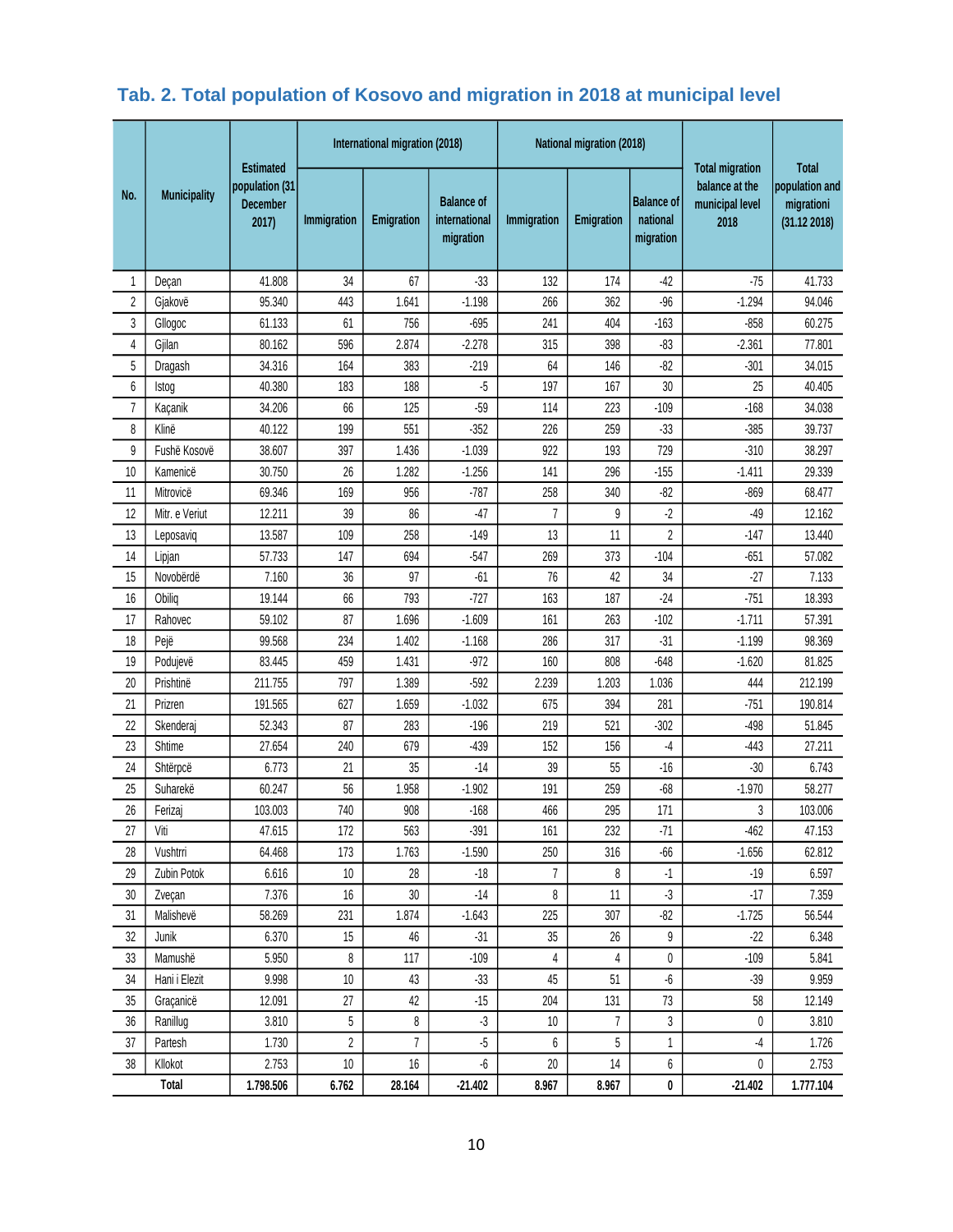## <span id="page-11-0"></span>**Tab. 3. Total population of Kosovo estimated in 2018 at municipal level**

| No.            | <b>Municipality</b> | <b>Total estimated</b><br>population<br>(31 December<br>2017) | <b>Natural</b><br>increase<br>(2018) | <b>Balance of</b><br>migration<br>(2018) | <b>Total</b><br>increase in<br>2018 | <b>Total Kosovo</b><br>population estimated<br>in 2018 (31 December<br>2018 or 01 January<br>2019) |
|----------------|---------------------|---------------------------------------------------------------|--------------------------------------|------------------------------------------|-------------------------------------|----------------------------------------------------------------------------------------------------|
| 1              | Deçan               | 41.808                                                        | 337                                  | $-75$                                    | 262                                 | 42.070                                                                                             |
| $\overline{2}$ | Gjakovë             | 95.340                                                        | 794                                  | $-1.294$                                 | $-500$                              | 94.840                                                                                             |
| 3              | Gllogoc             | 61.133                                                        | 695                                  | $-858$                                   | $-163$                              | 60.970                                                                                             |
| 4              | Gjilan              | 80.162                                                        | 832                                  | $-2.361$                                 | $-1.529$                            | 78.633                                                                                             |
| 5              | Dragash             | 34.316                                                        | 230                                  | $-301$                                   | $-71$                               | 34.245                                                                                             |
| 6              | Istog               | 40.380                                                        | 323                                  | 25                                       | 348                                 | 40.728                                                                                             |
| $\overline{7}$ | Kaçanik             | 34.206                                                        | 358                                  | $-168$                                   | 190                                 | 34.396                                                                                             |
| 8              | Klinë               | 40.122                                                        | 517                                  | $-385$                                   | 132                                 | 40.254                                                                                             |
| 9              | Fushë Kosovë        | 38.607                                                        | 647                                  | $-310$                                   | 337                                 | 38.944                                                                                             |
| 10             | Kamenicë            | 30.750                                                        | 115                                  | $-1.411$                                 | $-1.296$                            | 29.454                                                                                             |
| 11             | Mitrovicë           | 69.346                                                        | 771                                  | $-869$                                   | -98                                 | 69.248                                                                                             |
| 12             | Mitr. e Veriut      | 12.211                                                        | -9                                   | $-49$                                    | $-58$                               | 12.153                                                                                             |
| 13             | Leposaviq           | 13.587                                                        | 29                                   | $-147$                                   | $-118$                              | 13.469                                                                                             |
| 14             | Lipjan              | 57.733                                                        | 625                                  | $-651$                                   | $-26$                               | 57.707                                                                                             |
| 15             | Novobërdë           | 7.160                                                         | 39                                   | $-27$                                    | 12                                  | 7.172                                                                                              |
| 16             | Obiliq              | 19.144                                                        | 267                                  | $-751$                                   | $-484$                              | 18.660                                                                                             |
| 17             | Rahovec             | 59.102                                                        | 632                                  | $-1.711$                                 | $-1.079$                            | 58.023                                                                                             |
| 18             | Pejë                | 99.568                                                        | 746                                  | $-1.199$                                 | $-453$                              | 99.115                                                                                             |
| 19             | Podujevë            | 83.445                                                        | 968                                  | $-1.620$                                 | $-652$                              | 82.793                                                                                             |
| 20             | Prishtinë           | 211.755                                                       | 2.489                                | 444                                      | 2.933                               | 214.688                                                                                            |
| 21             | Prizren             | 191.565                                                       | 1.898                                | $-751$                                   | 1.147                               | 192.712                                                                                            |
| 22             | Skenderaj           | 52.343                                                        | 630                                  | $-498$                                   | 132                                 | 52.475                                                                                             |
| 23             | Shtime              | 27.654                                                        | 214                                  | $-443$                                   | $-229$                              | 27.425                                                                                             |
| 24             | Shtërpcë            | 6.773                                                         | 20                                   | $-30$                                    | $-10$                               | 6.763                                                                                              |
| 25             | Suharekë            | 60.247                                                        | 781                                  | $-1.970$                                 | $-1.189$                            | 59.058                                                                                             |
| 26             | Ferizaj             | 103.003                                                       | 1.306                                | 3                                        | 1.309                               | 104.312                                                                                            |
| 27             | Viti                | 47.615                                                        | 528                                  | $-462$                                   | 66                                  | 47.681                                                                                             |
| 28             | Vushtrri            | 64.468                                                        | 736                                  | $-1.656$                                 | $-920$                              | 63.548                                                                                             |
| 29             | Zubin Potok         | 6.616                                                         | 45                                   | $-19$                                    | 26                                  | 6.642                                                                                              |
| 30             | Zveçan              | 7.376                                                         | 35                                   | $-17$                                    | 18                                  | 7.394                                                                                              |
| 31             | Malishevë           | 58.269                                                        | 926                                  | $-1.725$                                 | $-799$                              | 57.470                                                                                             |
| 32             | Junik               | 6.370                                                         | 22                                   | $-22$                                    | 0                                   | 6.370                                                                                              |
| 33             | Mamushë             | 5.950                                                         | 65                                   | $-109$                                   | $-44$                               | 5.906                                                                                              |
| 34             | Hani i Elezit       | 9.998                                                         | 26                                   | $-39$                                    | $-13$                               | 9.985                                                                                              |
| 35             | Graçanicë           | 12.091                                                        | $-25$                                | 58                                       | 33                                  | 12.124                                                                                             |
| 36             | Ranillug            | 3.810                                                         | $-1$                                 | 0                                        | $-1$                                | 3.809                                                                                              |
| 37             | Partesh             | 1.730                                                         | 13                                   | $-4$                                     | 9                                   | 1.739                                                                                              |
| 38             | Kllokot             | 2.753                                                         | -62                                  | 0                                        | $-62$                               | 2.691                                                                                              |
| <b>Total</b>   |                     | 1.798.506                                                     | 18.562                               | $-21.402$                                | $-2.840$                            | 1.795.666                                                                                          |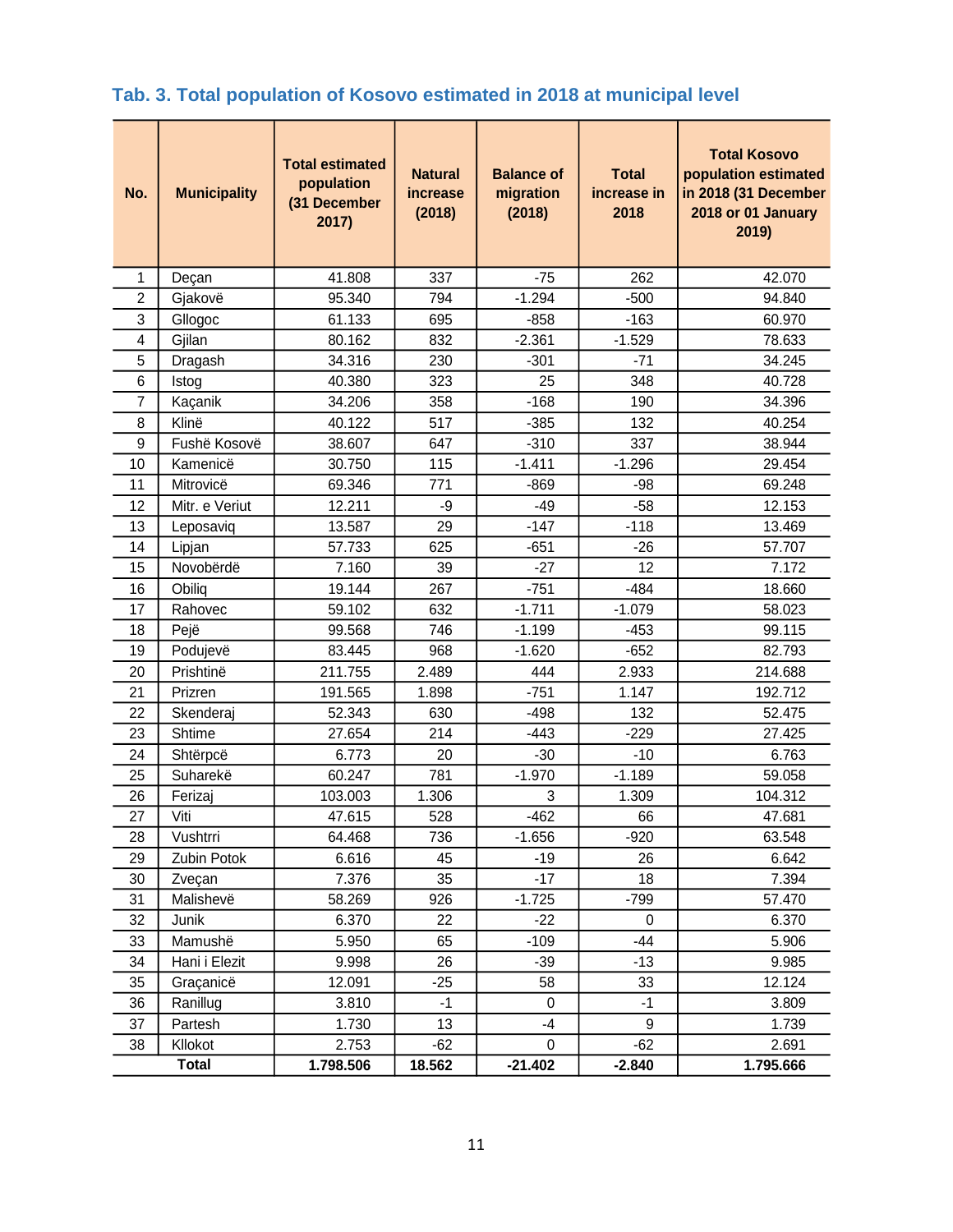Catalogin in publication – **(CIP)**  The National end Universiy Lybrari of Kosova "Pjetër Bogdani"

312(496.51)"2018"

 Estimation Kosovo Population in 2018 / the report was prepared by Avni Kastrati...et al. - Prishtina : Kosova Agenciy of Statistice, 2019. - 11 f. : ilustr. ; 28 cm.

1.Kastrati, Avni

**ISBN 978-9951-22-581-6**